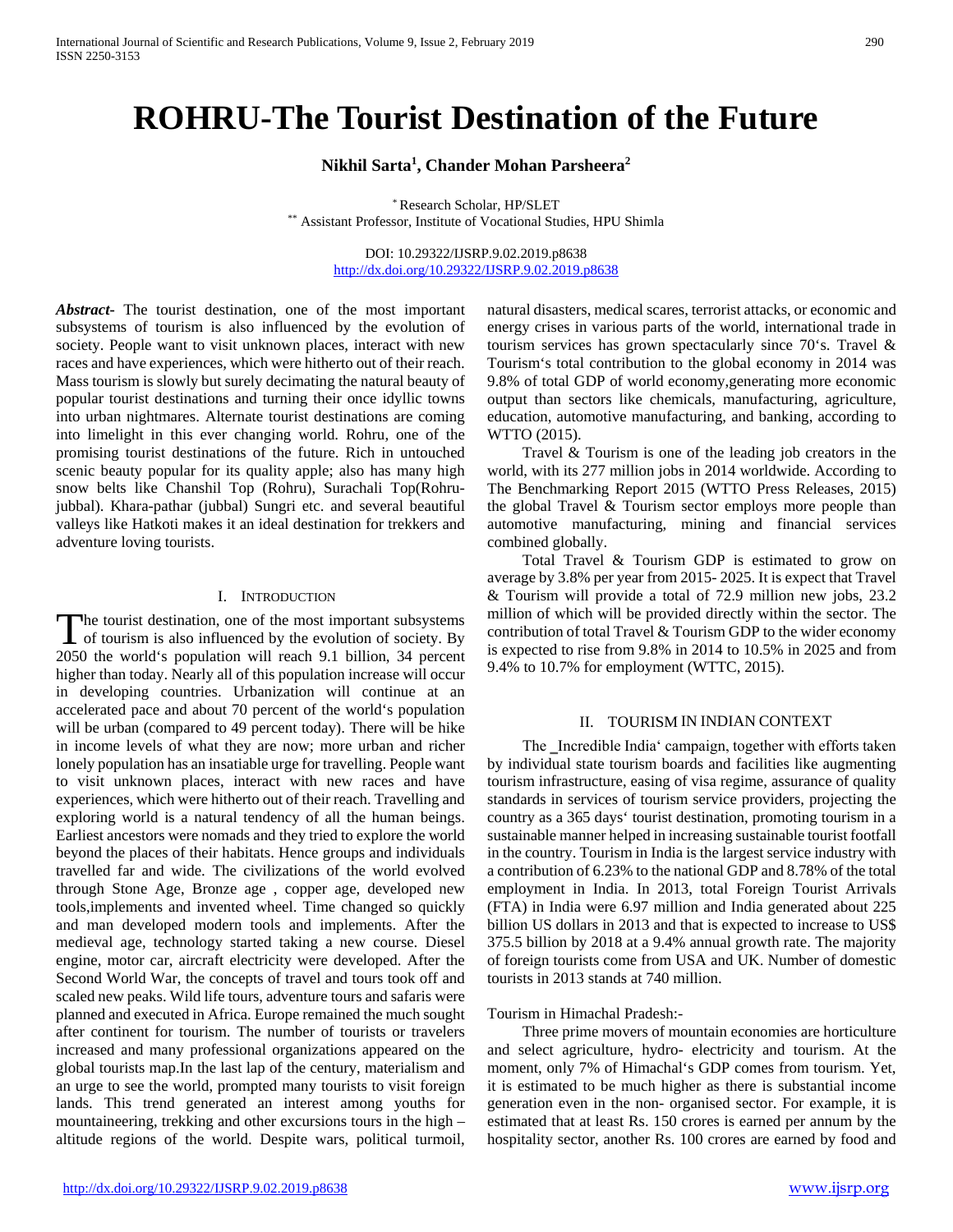bar sales. Shopping by tourists ploughs about Rs. 150 crores into the State's economy. Transport generates another estimated Rs. 100 crores, and ancillary services provided by porters, guides etc. generate at least another Rs. 20 crores. It is estimated that a million rupees invested in tourism creates 47.5 new jobs. This compares favourably with other sectors including traditional sectors like agriculture, where a similar investment yields only 44.7 new jobs. The role that tourism can play in a land- locked state with a hill terrain like Himachal is considerable. Job opportunities are limited since the economy is basically agrarian and the scope for industrialisation is limited due to geographical and ecological reasons. (Sharma Manoj, 2007)

 At present, there are two broad heads of the tourism product — natural and manmade heritage. Then there is the substantial but more intangible tourism segment that comes from pilgrims to the many religious places in the State.Himachal has been generously endowed by nature. Its forests have the uniqueness of being temperate to alpine ones in what is otherwise a tropical zone. These forests still have a substantial amount of wildlife and the area covered by sanctuaries and National Parks is over seven thousand square kilometers. There are 32 Sanctuaries, 2 National Parks and 3 Game Reserves. The sanctuaries include Simbalwara (Sirmour), Churdhar, Chail (Solan), Maharana Pratap Sagar (Kangra) Manali (Kullu), Kanwar (Kullu), Kalatop Khajjiar (Chamba), Daranghati (Shimla). The National Parks are Pin Valley National Park, Spiti and the Great Himalayan National Park, Kullu, the Nature parks are at Kufri (Shimla), Manali (Kullu) and Gopalpur (Kangra).

 The major rivers of the State are the Yamuna, the Satluj, the Beas, the Ravi and the Chenab. There are several lakes all over the state and water in some form or the other, covers over 1% of the State land area. Many of these lakes are home to a variety of aquatic and avian life, for example, the Maharana Pratap Sagar (formerly known as the Pong Dam Reservoir) is a declared bird sanctuary and over 220 species belonging to 54 families have been sighted. These include black-headed gulls, plovers, terns, ducks, water-fowl and egrets. The lake's location at the head of the Indian plains has made it a suitable habitat and stopover for migratory birds that enter India from Central Asia. Twenty-seven species and sub-species of fish belonging to six families have been recorded in these waters. Some of the important commercial varieties are - *Labeo dero (Gid), Labeo rohita, Labeo calbasu, Tor putitora( Mahsir),* and *Mystus seenghala ( Singhara).* (Jan,2004).

 The State has several ancient Hindu temples and places of pilgrimage. Himachal is home to many of the 'Shaktipeeths' revered by Hindus. These are at Kangra (Vajreshwari Devi ), Chintapurni ( Chinmastika Devi ), Jwalaji ( Jwalamukhi ), Naina Devi and Sarahan ( Bhimakali). There are other shrines that draw thousands of pilgrims like Chamunda Devi, Deot Sidh, Baba Balak Nath and Trilokpur. Centres of Sikh pilgrimage are at Manikaran, Paonta Sahib, Baba Barbhag Singh and Rewalsar. Many of the towns have charming churches and these are at Shimla, Dagshai, Kotgarh, Kasauli, Palampur, Dharamsala, Dalhousie and Chamba. Practically every village has its own deities housed in temples that speak eloquently of local building skills and refined aesthetics

 There are several Buddhist sites in Himachal. With dozens of old and new, large and small monasteries, Buddhism has a powerful presence in the State - which is also home to His

Holiness ―the Dalai Lama‖ and his followers. Mc-Leodganj, the seat of the Dalai Lama attracts several visitors from overseas. Tabo monastery in Spiti dates back to 996 AD and in terms of sanctity for Trans Himalayan Buddhism, this is considered only second to the Tholing monastery in Tibet.

 Himachal's attractions include the unique 'hill stations' that were built by the British. These include the State Capital, Shimla, which was the 'summer capital' of British India and from where one-fifth of the human race was ruled for a century. These towns hold excellent examples of colonial architecture and provide a window to a by-gone age. Other smaller towns that were developed by the British are Kasauli, Kullu, Dalhousie, Palampur and Dharamsala. There is the dramatic landscape and unique culture of the Trans Himalayan districts of Kinnaur, Lahaul and Spiti. A portion of the district of Kinnaur lies south of the Greater Himalaya and the remainder lies across the mountains. The district of Lahaul-Spiti lies wholly in the Trans-Himalaya. This is a unique part of the world where thick forests steadily give way to the almost lunar-like landscape of the cold desert.

 In the century-old Kalka Shimla Railway line and in the Kangra Valley railway, Himachal has two of the country's five heritage railway lines. Also in the last few decades, a range of activities have grown in Himachal Pradesh. Much of this is nature and outdoor related and the State is rapidly becoming a focus for adventure sport. This is the only place in India that hosts heliskiing. Activities already available and which are likely to grow in the coming years are trekking and camping, skiing, para-sailing and para-gliding, water- sports and white-water rafting, ballooning, ice-skating, mountain cycling, vehicle safaris, mountaineering and rock climbing, golf and angling. Many of these come under the broad head of 'eco-tourism'.

 Himachal's built heritage includes age-old forts and palaces, its remarkable wood and stone 'towers', the architecture of the colonial towns — and practically every village is a picture of pastoral perfection. There are the remarkable wall and miniature paintings of the Kangra region, Buddhist *thangkas* and a wealth of folk carving in wood. Culturally, the State is rich in its folk lore, costumes, shawls, jewellery, dance forms and the 'karali' dancedramas. Health tourism' is likely to grow rapidly in the coming years. The clean and invigorating environment, the substantial forest cover and the number of herbs that grow in the State, provide a natural setting for this.

## III. PROBLEMS OF MASS TOURISM

 Mass tourism is slowly but surely decimating the natural beauty of popular tourist destinations and turning their once idyllic towns into urban nightmares. It is also imposing an unbearable burden on its infrastructure-roads, water supply, transport, waste disposal systems – thereby degrading the quality of life of its permanent residents. The state govt. so far has been going on an unplanned expansion mode. It has done little to regulate or guide this human tsunami; to the contrary, by misconceived and populist moves such as regularisation of illegal constructions, it is only encouraging mindless concretisation of the state. It is time for it to sit back, take a hard look at the damage being caused and take some remedial measures to limit the adverse effects of this model of tourism which may be acceptable in the plains but is totally unsuited for a mountain state like Himachal. The mass-tourism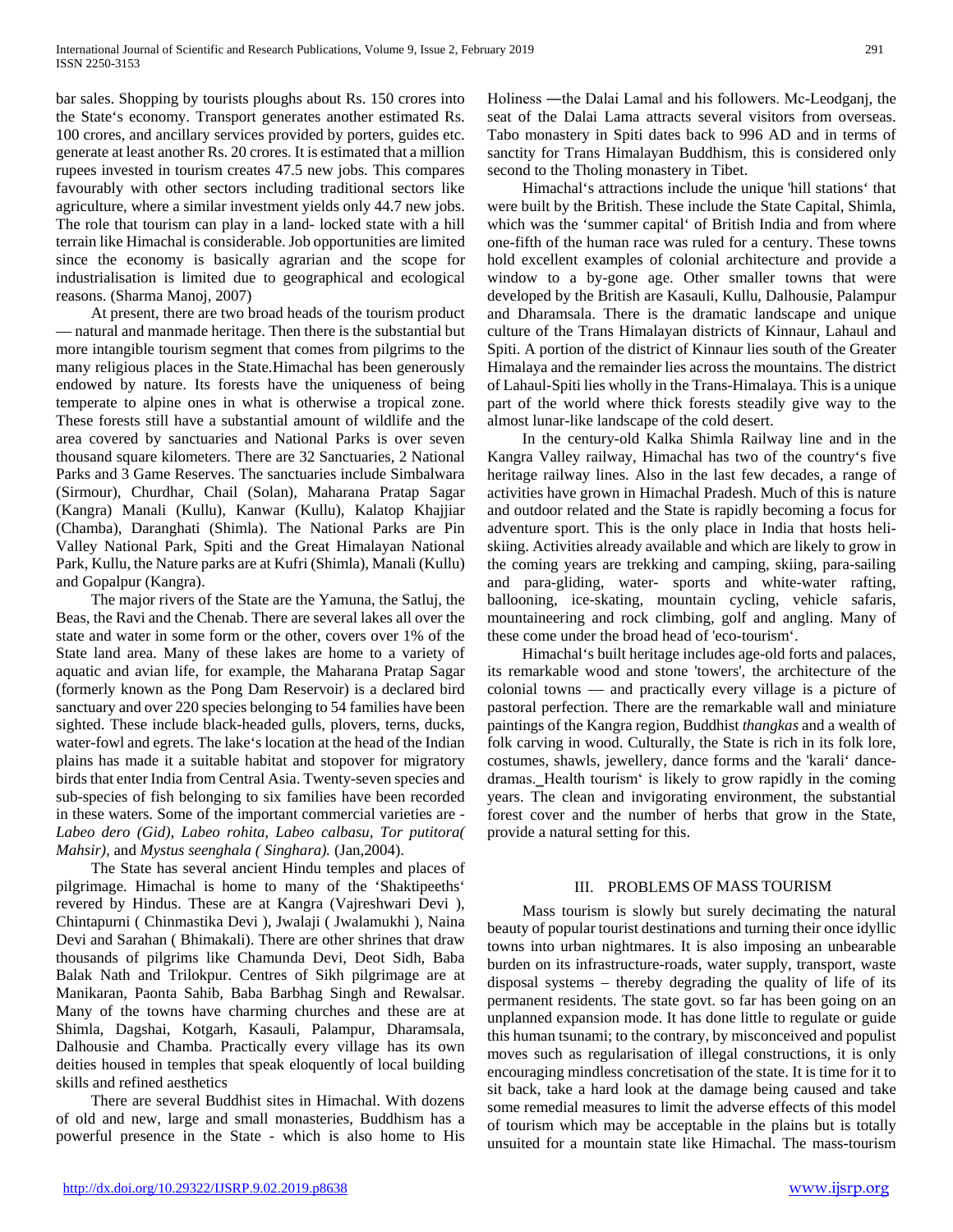model is gradually getting discredited throughout the world and citizens/residents (if not yet governments) have begun to oppose it precisely because of its adverse cultural, landscape and infrastructural impacts. World has seen large scale protests by local populations, as reported in recent times in Barcelona, Venice, Thailand, even Nepal and Bhutan (which has imposed a cap on the number of tourists). We need to learn from this and accept that Tourism too is an Industry and, like all industries, the

 ―Chalta hai‖ attitude will no longer do. We do not need any more evidence of the damage being caused by the existing form of tourism in the state: the condition of Shimla, Manali and Dharamshala; the traffic jams on Rohtang; the desecration of Khajjiar and Triund; the mounds of plastic on the railway tracks between Kalka and Solan; the road in Kufri ankle deep in horse dung ; Lakhs of ―shradhalus‖ defecating all the way to Manimahesh lake, the regular hours- long traffic jams on all major highways are the evidence that a state is collapsing under the weight of unplanned tourism. Its only answer is to build or widen even more highways (the Parwanoo-Shimla and Kiratpur-Manali National Highways being prime examples of this myopic vision: all they will do is increase traffic exponentially and destabilise the hills in next few decade promising landslides on the highways).

The numbers tell their own story. The state was visited by 17.53 million tourists in 2015- almost three times its own population!  $&$ the figure is growing by 7.5 % per annum, thanks largely to the unrest in Kashmir. It is an important contributor to the economy of the state, providing 400,000 jobs and generating about Rs. 1200 crores, which is between 8% to 10% of the state's GDP. But there is a hidden story beneath these numbers. First, only some parts of the state benefit, not the entire state. Almost 50% of these tourists visit only three locations: Kullu (33.15 lakhs), Shimla (32.65 lakhs) and Kangra (24 lakhs). The tribal districts of Kinnaur (1.80 lakhs) and Lahaul Spiti (1.76 lakhs) are badly neglected. The implications of these figures are twofold: not only are the monetary benefits of tourism badly skewed, the three favoured towns/districts.

 What is now required is a paradigm change of the very model of tourism, not just tinkering around to urgent and innovative, outof- the- box ideas are needed to control numbers and shift the trajectory to high-end, quality tourism to divert the flow to smaller towns; provide special incentives and concessions (like those made available for eco-tourism and home-stay units) for alternative tourist circuits to encourage visitors to venture these tourist destinations.

## IV. ROHRU- AN ALTERNATIVE TOURIST DESTINATION



 Rohru is a town and a municipal committee in Shimla district situated at 31.202°N 77.7519°E at an altitude of about 1525 m above sea level in the Indian state of Himachal Pradesh. It is a town located at the bank of Pabbar River and it is about 115

kilometres away from Shimla city. The city was developed by Raja Bajrang Bhadur Singh, who was fond of this place and turned it into an ideal fishing zone for mahseer and trout fishing.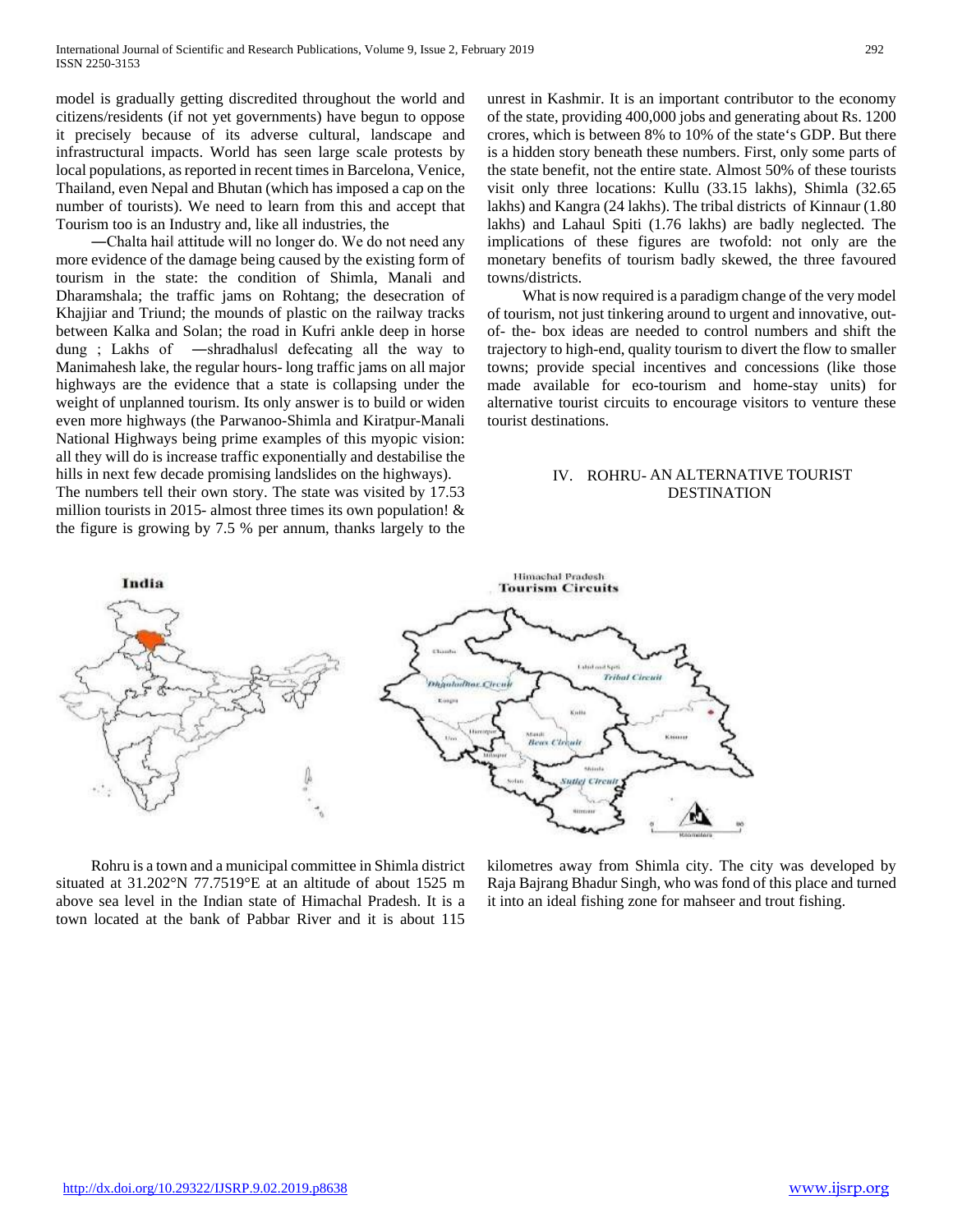

Rohru can stopover at nearby attractions like the Shikru 1. Shikru Devta Temple:-This temple is situated in heart of Rohru. Devta Temple, Chirgaon, and Dodra, and the Chanshal Range. In addition to this, Hatkoti, which is also situated on the banks of the river Pabbar, is a renowned tourist destination. This place rests at the meeting point of three water streams, known as the sangam', which is a pilgrimage spot for Hindus. According to a legend, Hatkoi is the site where the Hindu deity Shiva and Goddess Parvati, had a duel against each other.Rohru is popular for its quality apple; Rich Red and the Royal Delicious are two of the 2. Bakralu Devta Temple:- This temple is situated in Dalgaon most famous varieties of apples found in the region .The Nazeru devta's temple is situated at Shakli, 15 km upstream of Rohru town. Rohru is very popular for highly dense Forests ranges. The temperature here remains around 10-15 degree with fog covering the area most of the time throughout the year. Rohru also has many high snow belts like Chanshil Top (Rohru), Surachali Top(Rohrujubbal). Khara-pathar(jubbal) Sungri etc. and several beautiful valleys like Hatkoti as well. khara pathar, Chanshil Top and Surachali Top Untapu (Arhal-Batari) and Sungri are popular for record snow in winters. Throughout the year the climate and the weather conditions are perfect for to welcome the visitors.

Himachal is Popularly known as "Dev Bhoomi Himachal" means land full of Devi's and Devta's. Some temples situated in or near by Rohru.

- 1. Mata Hateshwari Temple:-This temple is situated in Hatkoti which is on the way to Rohru from Shimla and it's nearly 11 Kms from Rohru. The people of rohru believe that the temple established by Guru Adi Shankracharya.Some people also believe that the temple was built somewhere in Gupta era.
- 2. Devta Morish Temple:-This temple is situated in Rantari Village of Rohru .It's nearly 15 Kms from Rohru at the height of 8000 feets.The temple is surrounded by mountains and it is believed that Devta "Morish" was found by a member of pandit family nearly 100 years back in a nearby river side. It's a nice place to plan out for picnic. A famous festival of Devta Ji's is called "Shant Mahayagya" which comes once after 15 years and in this festival nearly Devta's from different villages come with round about 3,000 people to meet Morish devta .
- The temple is beautiful to see and it is believed that who so ever comes here with wishes and true heart gets what he/she has prayed from Devta ji. Temple is having a very old history with it. Shikru devta was found in Chandernahan lake in Chirgaon village which is 15Kms from Rohru and a very beautiful lake to see. Annual fair is celebrated during the month of April every year.
- village near Rohru at a distance of about 20 Kms. A very famous Devta Ji's festival is celebrated here in this village named as "Bhunda Mahayagya" It is Believed that in year when this festival is celebrated it brings a healthy crop of Apple which is main source of income here. Festival comes once nearly after every 10 or 12 years. This temple is located in very beautiful location surrounded by dense forests.
- 3. Lankra Veer Temple: This temple is situated at Hatkoti . Temple is built at top of the Hill from where you will see heart throbbing view of surroundings.
- 4. Giri Ganga Temple:-This temple temple is situated in Kharapathar , It is temple of mata Kalli located between dense forest of Deodhar tree.It is nearly at the height of 10000 feet from sea level and a very cold region..

Chandernahan Lake:-This lake is situated in between beautiful snowy mountains at the height of 4,000 meters(approximately) from sea level in Rohru tehsil of Shimla district.To reach Chandernahan lake from Rohru there is a road facility to village Tangnu & village Janglikh. From the village Tangnu it takes nearly 8 hours trek to complete your journey to Chandernahan lake.While doing trekking you will reach Litham Thach in between nearly after a trek of 3 or 4 hours. The word "Thach" means the a large plane area in hilly areas where goats and other animals used to eat grass.In this beautiful thach you will definately get the feel of heaven. The river Pabbar originates from here,which cultivates a large area of Rohru.There is a water fall of about 30 meters before it converts in to regular flowing water of river Pabbar.It is the birth place of Devta Shikru. Kewar valley is situated in back side of chanshal peak is Dodra Kewar.It is